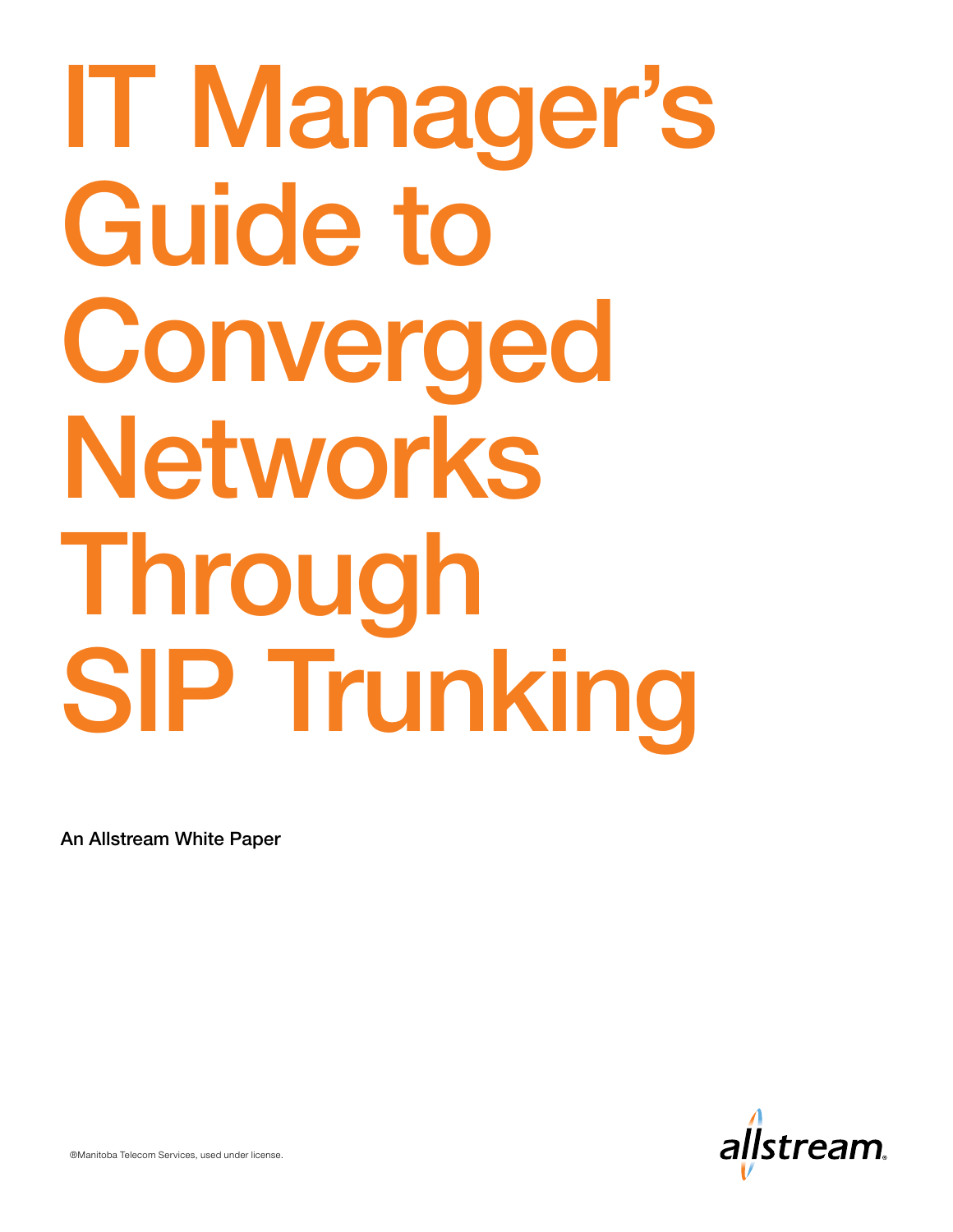# Table of Contents

| Benefits 4                                      |   |
|-------------------------------------------------|---|
|                                                 |   |
| Guidance for ROI Calculations <b>COVID-10</b> 2 |   |
|                                                 | 8 |
| About Allstream                                 | 8 |

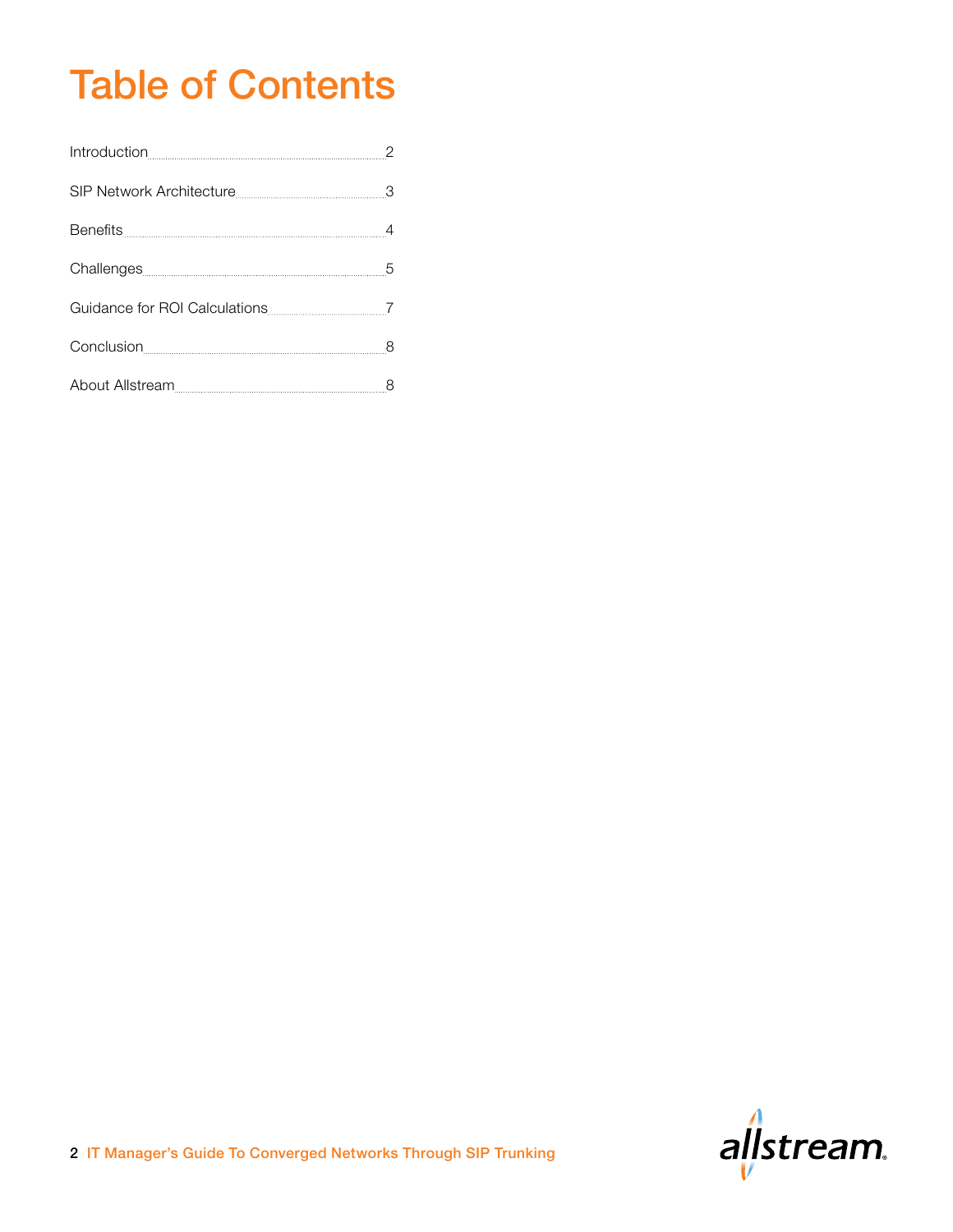# Introduction

The convergence between voice and data networks in the modern business communication environment started almost a decade ago. At that time, the first enterprise grade VoIP systems were making their appearance on the market. Increased adoption of VoIP is a trend that continues today with more and more organizations taking advantage of the many benefits brought by that type of convergence. By deploying an IP PBX and possibly IP phones, businesses can integrate their internal voice and data traffic on a single network infrastructure, reduce cost, reduce complexity and, at the same time adopt new applications or business processes.

In recent years, the convergence trend has spread out to include the external communication links of an enterprise network. SIP Trunking (or IP Trunking as Allstream calls its product) is a method of connecting an internal telephony system to the outside world through data links using SIP (Session Initiation Protocol). The result is that voice traffic is now passed in and out of the enterprise on the same IP infrastructure as data, as opposed to the traditional PSTN connections such as analog, BRI or PRI links.

Moreover, an organization operating at multiple sites can consolidate all voice and data connectivity in one central location and connect through SIP trunks from that location to a Service Provider.

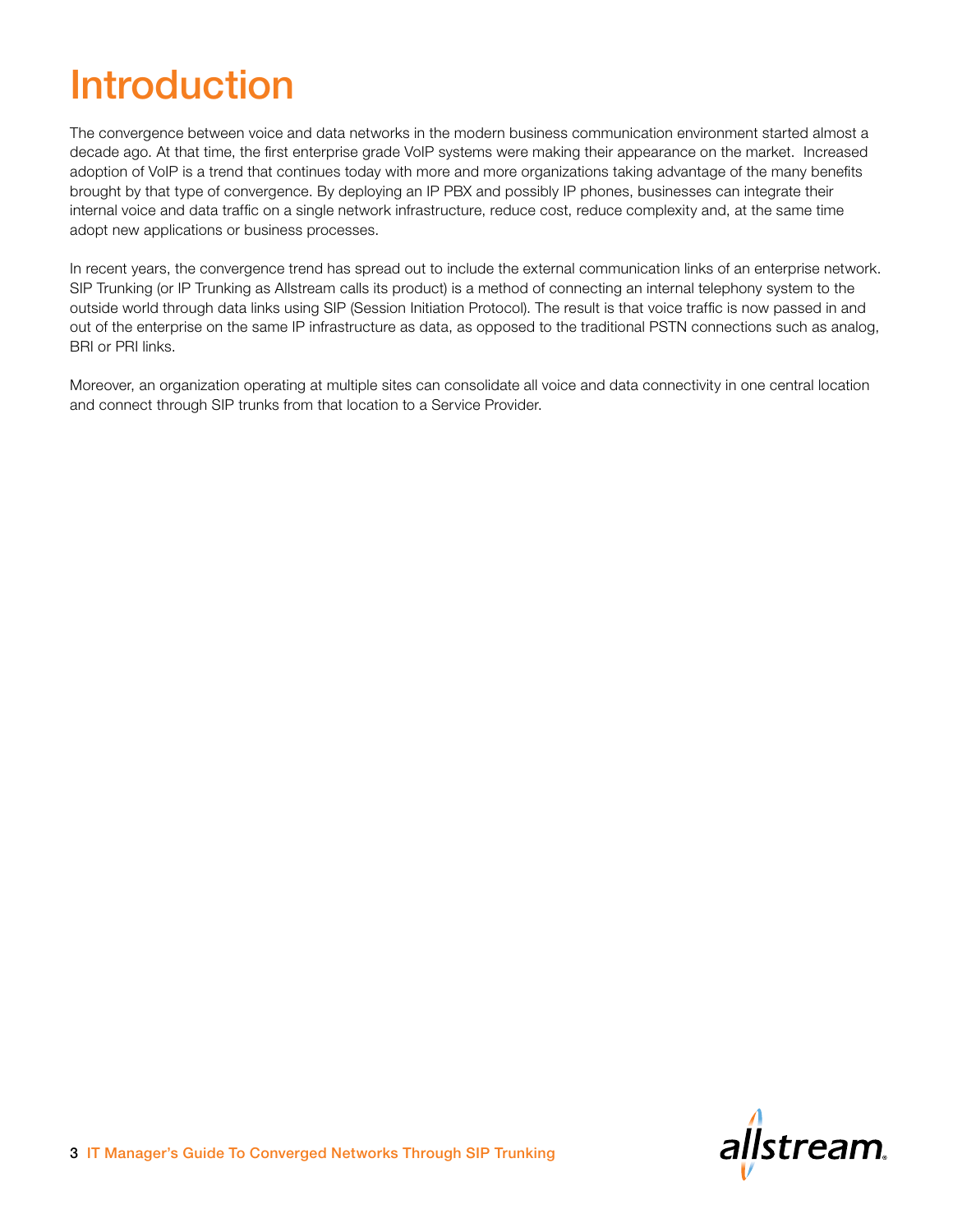# SIP Network Architecture



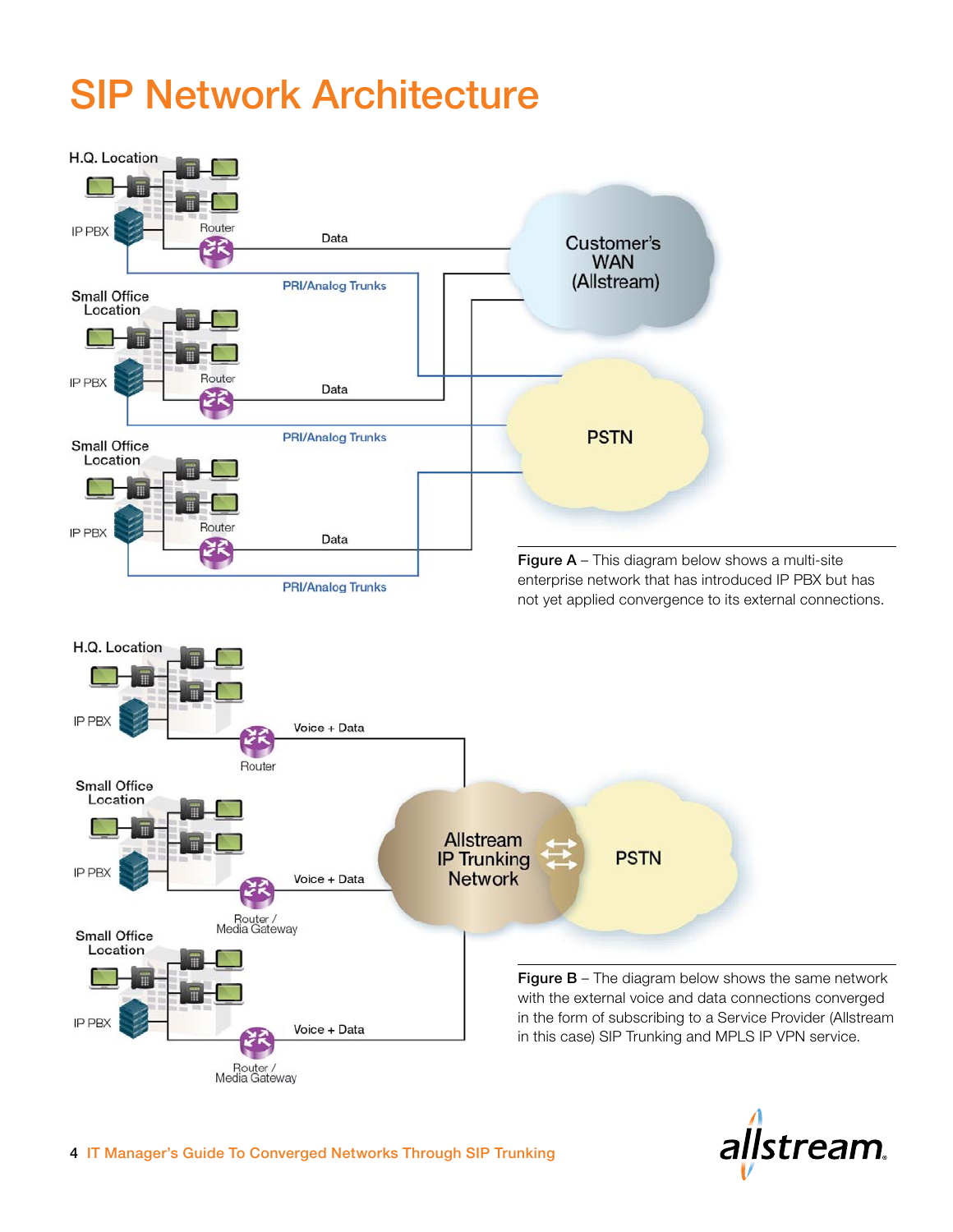# **Benefits**

The benefits of such SIP Trunking-based convergence can be truly dramatic. Here are only the most compelling gains:

- $\rightarrow$  Savings of up 40% in communication expense due to the elimination of expensive PRI links and gateways that interface between the internal IP PBXs and PSTN links.
- $\rightarrow$  All expensive trunk management and support is concentrated at the central location bringing extra savings and simplicity.
- $\rightarrow$  Improved business continuity provisions by using the extra capacity of the data network in support of voice communications.
- $\rightarrow$  Simple and inexpensive procedures to grow or downscale the network. SIP trunks can be added one channel at the time while traditional PRIs only in multiples of 23.
- $\rightarrow$  Enhanced global presence through the ability to adopt phone numbers with area codes corresponding to any geographical location.
- → Availability of SIP Trunking service and infrastructure facilitates deployment of productivity enhancing Unified Communications and Cloud Computing applications.

# **Challenges**

To successfully bring those benefits to the organization, an IT or network manager has to consider several aspects that may significantly impact the adoption of SIP trunking.

#### 1. Network readiness

Is the organization's data network ready to handle the increased traffic? Does it have the required bandwidth capacity? Now that the voice traffic will use the same links as the business applications data, the data "pipes" connected to the outside word will have to be reevaluated and, if necessary, augmented accordingly.

Fortunately, current data access technologies, in particular MPLS IP VPN, enable a cost effective and scalable solution to this type of problem. Subscribing to more MPLS capacity from a provider is easy and the cost is quite small when compared to the financial savings brought by convergence through SIP Trunking.

#### 2. SIP Trunking Service certification

SIP Trunking services from many providers are not always certified with the most popular enterprise PBX systems. Not taking this aspect into account can lead to serious incompatibilities and/or limitations in functionality.

Service providers usually provide lists of certified PBXs, so it should be easy for a network manager to make sure that the organization's PBX is on the list. If unsure, it is a good idea to arrange for a compatibility test before signing up for the service.

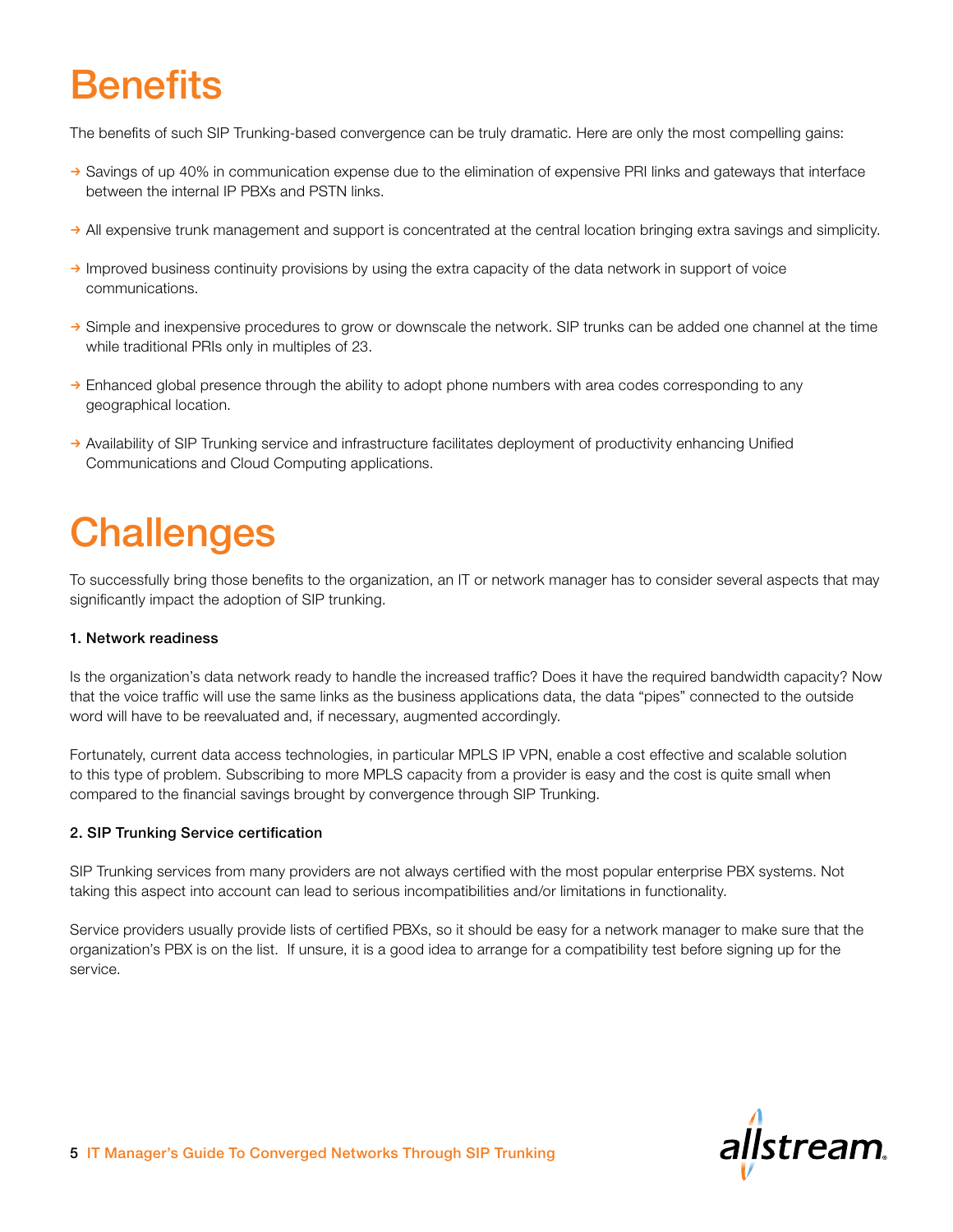#### 3. PBX Interoperability

Organizations that operate more than one business location can benefit greatly from implementing SIP Trunking and consolidating all converged voice and data traffic in one main location. However, you need to make sure that the PBX systems at the various locations can communicate amongst themselves and ensure sufficient feature transparency between users connected to different PBXs.

The inter-PBX communication becomes easier if all PBXs support SIP connectivity on the trunk side or support QSIG a special protocol that facilitates feature transparency among PBXs. Most enterprise-grade PBXs today will have built in QSIG support.

#### 4. Business Continuity

Since voice traffic in in the SIP Trunking environment will be channeled on the data links, the availability of the data connection needs to be comparable to what the PSTN connection offered previously. This issue can be addressed by ensuring that the SLA offered by the service provider provides the desired high availability

#### 5. Management and Demarcation

In the traditional PSTN connection model, the line of demarcation between the provider's network and the customer organization network is clear and easy to define. That clear demarcation becomes quite blurred in a SIP Trunking configuration. As a result there is a need from the beginning to agree on the responsibilities of both sides in regards to management, monitoring and troubleshooting the connection. Most organizations do not have the specialized personnel to perform all those tasks effectively in house.

The best solution is to engage with a provider that offers SIP Trunking packages that include management and monitoring. This ensures that the integrity and continuous operation of the network will be professionally maintained at all times.

#### 6. Security

Introducing SIP Trunking can expose the enterprise phone system to IP-based attacks via the SIP trunk. To avoid such problems, it is recommended to install at the edge of the network a Session Border Controller (SBC). The SBC protects the network against Denial of Service (DoS) attacks and masks, from the outside world, the network's internal configuration. It also performs other important functions such as helping to mitigate Network Address Translation (NAT) problems and ensuring that each call is routed to its intended destination.

#### 7. Geographical Availability

An organization seeking to implement SIP Trunking in a multi-site environment needs to make sure that SIP Trunking service is available in all geographical areas where its offices are located. Choosing a service provider that is national in scope and global in its reach is the best strategy to ensure that all offices will be equally served by the new service.

#### 8. Signal Compression

The digitized voice signal traveling through data links can be compressed for the purpose of realizing maximum savings of the bandwidth required. G.729 is one of the most effective compressing algorithms available today. The uncompressed data encoding conforms to the G.711 standard. G.711 takes more bandwidths but it provides a better toll quality and is more compatible with special applications like FAX. When selecting a SIP Trunking provider, one needs to make sure that they offer both G.711 and G.729 encoding options.

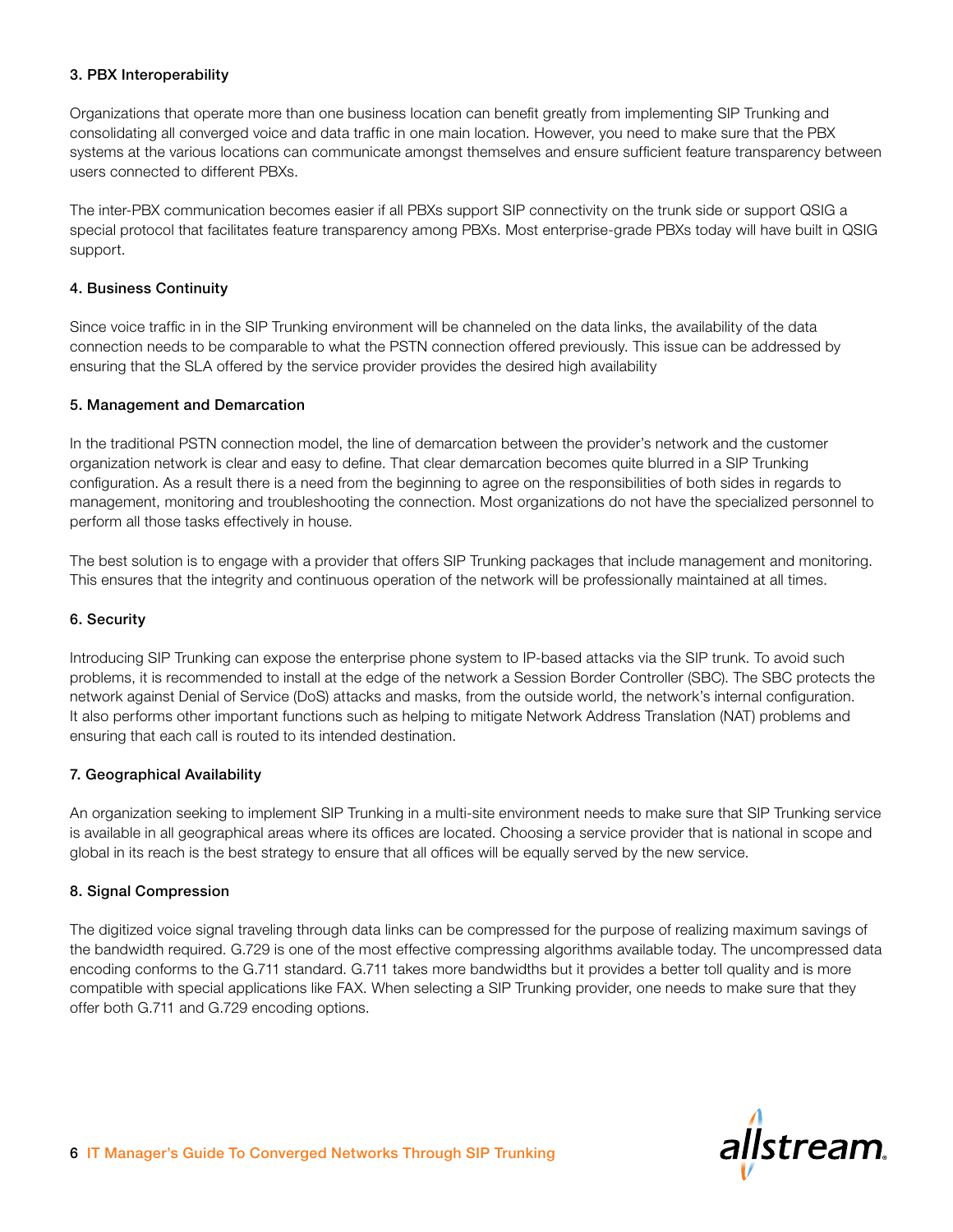#### 9. Emergency 911 Services

Identifying the geographical location of a caller is more difficult with an IP call than in the old PSTN paradigm. As a result the provider needs to make special provisions for passing on a 911 call to the closest emergency service agencies. Selecting a provider who can properly direct 911 calls in both its geographical area and outside it is the best way to address this issue.

#### 10. Training

Like any new service or technology adoption, smooth introduction of SIP Trunking depends on the availability of trained personnel to support the process. While a quality service provider can help install, manage and maintain the service, the network manager must ensure that the organization trains its personnel to fully understand the new technology and its impact on the rest of the network.

The list presented here contains the main aspects an IT or network manager must pay attention to as he or she implements SIP Trunking into a business network. There will certainly be other aspects that need consideration, aspects that are specific to a particular installation or set of requirements.

The central point to be emphasized again is that the benefits of converging voice and data through SIP Trunking far outweigh the possible challenges or expenses.

# Guidance for ROI Calculations

A comprehensive ROI calculator is beyond the scope of this document. In particular, calculations of the "soft" benefits resulting from increased productivity, adoption of Unified Communications applications, simplified management, etc. are quite complex.

However, it useful to mention here, in a simplified way, the essential elements that need to be examined when determining the dominant savings element: the impact of SIP Trunking on a company's monthly communication bill.

As an example, a company still connecting its phone system to the external world through PSTN links needs to include in its ROI calculation:

- $\rightarrow$  The total number of PRIs
- $\rightarrow$  The monthly cost of a PRI
- $\rightarrow$  The utilization rates of the PRI
- $\rightarrow$  The number of monthly local minutes used
- $\rightarrow$  The number of monthly LD minutes used
- $\rightarrow$  The cost of a local minute
- $\rightarrow$  The cost of an LD minute (average)
- $\rightarrow$  The cost charged by the provider for each additional SIP Trunking channel
- $\rightarrow$  The cost charged by the provider for units of extra data capacity (for example MPLS)
- $\rightarrow$  The cost implications due to reduced number of IP-PBXs
- $\rightarrow$  On-going operational cost reduction due to reduced man hours required for network management